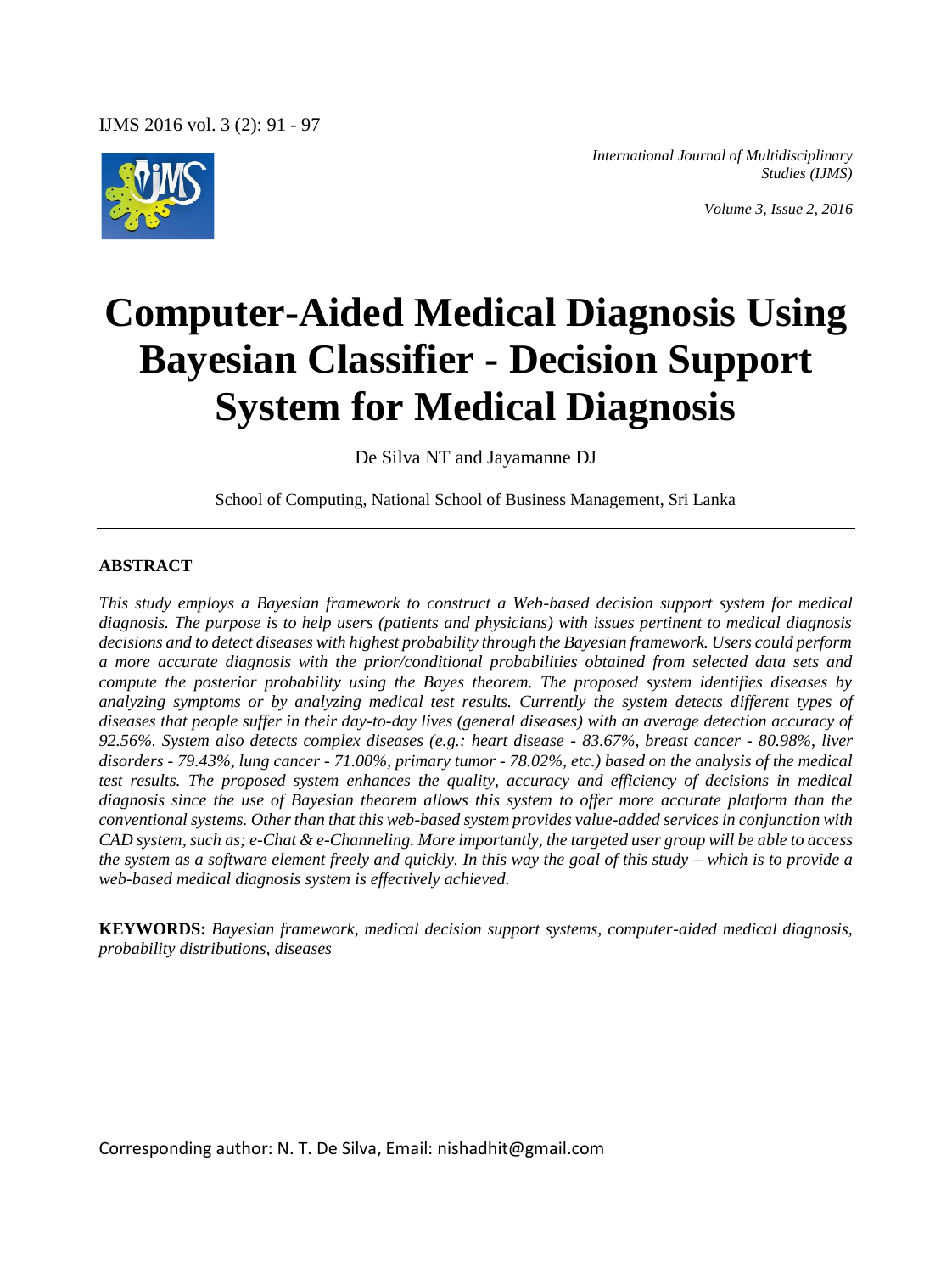# **1. INTRODUCTION**

Computer-aided medical diagnosis (CAD) has become far more widespread in the world and provides real world business solutions to users in areas ranging from automated medical diagnosis (Chang, 1998) to the extended applications such as decision support tools, clinical diagnosis, prediction of diseases, etc.

In medical science, Bayes' theorem can be used as the logical process of performing medical diagnosis, particularly in automated medical diagnosis decision support systems (Sahai, 1991). This research also incorporates the theoretical framework of Bayesian classifier to implement a web based medical diagnosis decision support system to perform medical diagnosis and find appropriate recommendations and solutions when encountering medical diagnosis problems. This web-based system also provides value-added services in conjunction with the CAD system, such as; e-Chat & e- Channeling. The proposed system provides users with following facilities.

- i. Effectively access the knowledge and provide solutions when needed from clinical databases.
- ii. Help doctors when decision making.
- iii. Automatic diagnosis.
- iv. Facilitate a communication channel between two peers over a web-browser.
- v. E-channeling.

# **2. BACKGROUND**

# **2.1. Importance & Advancements of Bayes theorem in Automated Medical diagnosis**

When considering medical science, Bayes theorem plays a major role in intelligence systems by modelling the underlying process of medical diagnosis. When considering about clinical medicine, clinical diagnosis is very crucial.

Medical diagnosis is based on several different parameters like symptoms, allergies, signs, etc. Physicians diagnose a disease by making a subset of all the possible diseases depending on the symptoms provided. Similarly, the advancement of mathematics & computer engineering has achieved a greater success in automating computer-aided medical diagnosis (Sahai, 1991). Accuracy of the computer-aided medical diagnosis depends on the wide range of information used to calculate the probability (Sahai, 1991; Chung & Lu, 2009).

The logical process behind the medical diagnosis can be expressed as a mathematical model that can indicate meaningful relationship between disease and a particular set of symptoms or medical test results. The computer based diagnosis requires a suitable and an applicable mathematical model and the use of a computer to store, manipulate and process wide range of data related to disease, symptoms, laboratory results etc. Therefore there are several mathematical techniques that can aid the computer-based diagnosis; which are Bayes' theorem, logistic regression, likelihood ratio, discriminant analysis, and numerical taxonomy (Sahai, 1991).

Medical decision support systems can be traced back to the Dombal's acute abdominal pain diagnosis system and Shortliffe's MYCIN (blood infectious diseases diagnosis system).

'Dombal's acute abdominal pain diagnosis system' was developed in 1970s (Chang, 1998; Silverman, 1992; Shortliffe, 1990) to diagnose acute abdominal pain in an emergency room. The research was done with 304 case studies to successfully identify most of the acute appendicitis patients. However, in 6 cases it generated misjudgments; non-specific abdominal pain for acute appendicitis.

MYCIN is another decision support system that offers recommendations about the treatments and type of dosage (Shortliffe, 1990; Shabot & Gardner, 1994). This is a system that separates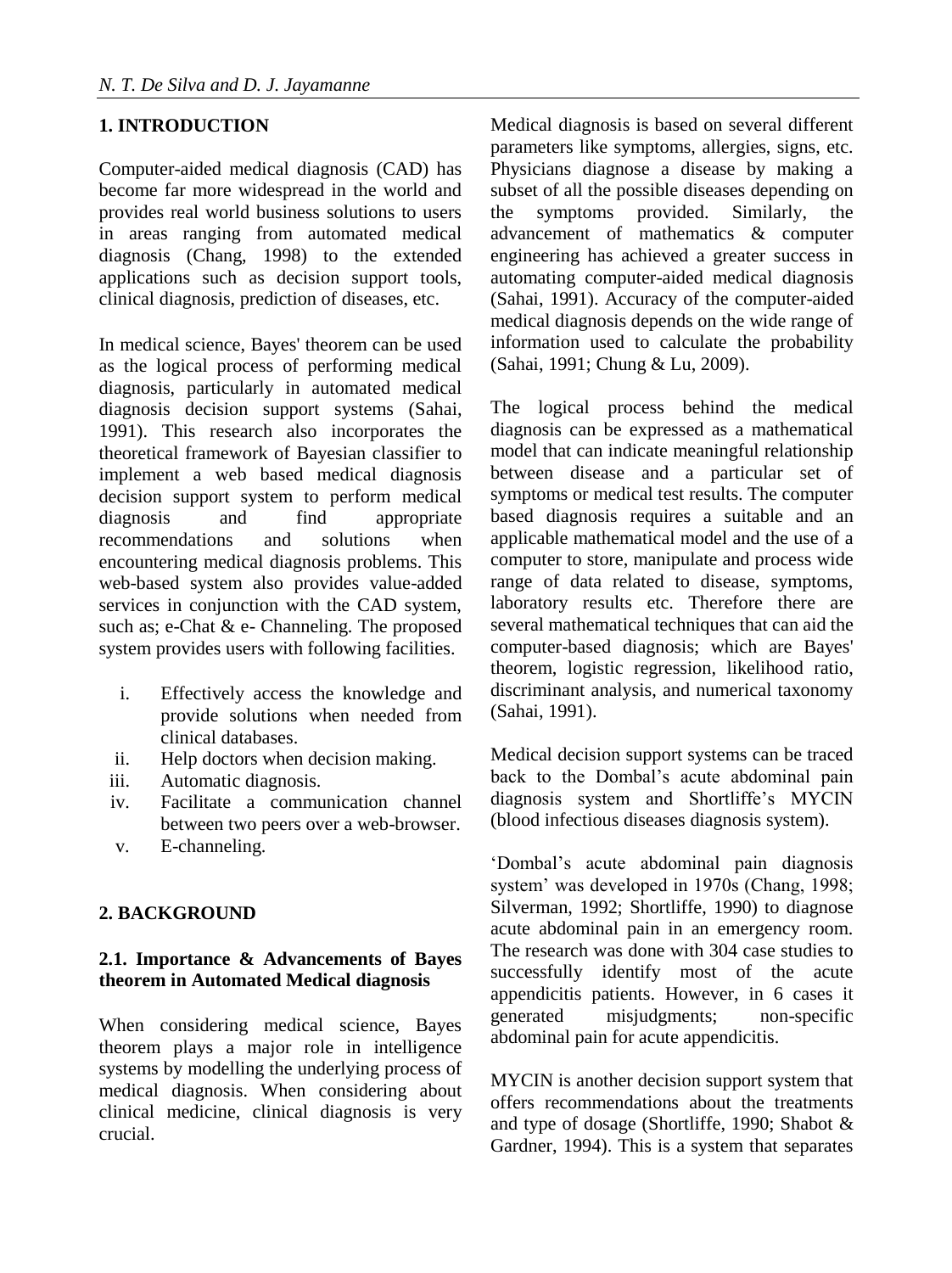the problem-solving rules and inference engine of domain knowledge, using rule-oriented syntax through program code. Because of the birth of MYCIN, two other expert systems were derived from it: CLOT (for diagnosing abnormal bleeding) and PUFF (examining lung functions). This study employs a Bayesian framework to construct a web-based decision support system for medical diagnosis because the Bayes theorem has been frequently used in many studies and has performed remarkably well in clinical applications against the independent assumptions.

## **2.2. Computer Technology and Computeraided Medical diagnosis decision support systems**

Computer-aided Medical decision support systems could be classified into Probability systems and Knowledge based systems (Sahai, 1991). Due to the advancement of computeraided Medical decision support systems, it could assist medical practitioners basically in two areas: medical diagnosis and data interpretation (Chung & Lu, 2009). Now we could implement computer-based or web-based programs to generate more accurate output via computation of various mathematical formulae and help medical practitioners to extract vital information to arrive at better diagnosis, minimizing misjudgments and effectively use the computational analysis in their medical operations (Chung & Lu, 2009). Features of these systems are listed as follows:

- i. Access the knowledge and provide solutions when needed from clinical databases effectively.
- ii. Store patient's historical medical records.
- iii. Help doctors with decision analysis.
- iv. Automatic diagnosis.
- v. Determine suitable medications.

In our work, we use the Bayesian Classifier for accurate medical diagnosis and provide valueadded services like e-Chat & e-Channeling in conjunction with CAD system.

#### **3. METHODOLOGY**

## **3.1. Bayes theorem and System Architecture of CAD system**

The proposed system uses probability distributions of symptoms/medical tests of twenty-five (25) diseases and uses the Bayesian classifier to predict the presence of a disease. It has the capacity to predict whether a disease is positive or not for a new set of measurements by using different measures obtained from conducting various tests per disease.

Figure 1 and Figure 2 represent the prototype implementation of the CAD system along with e-Chat and e-Channeling functionalities and the data that the system can access when performing the computer-aided diagnosis respectively.



**Figure 1.** The prototype implementation of the CAD system along with e-Chat and e-Channeling functionalities.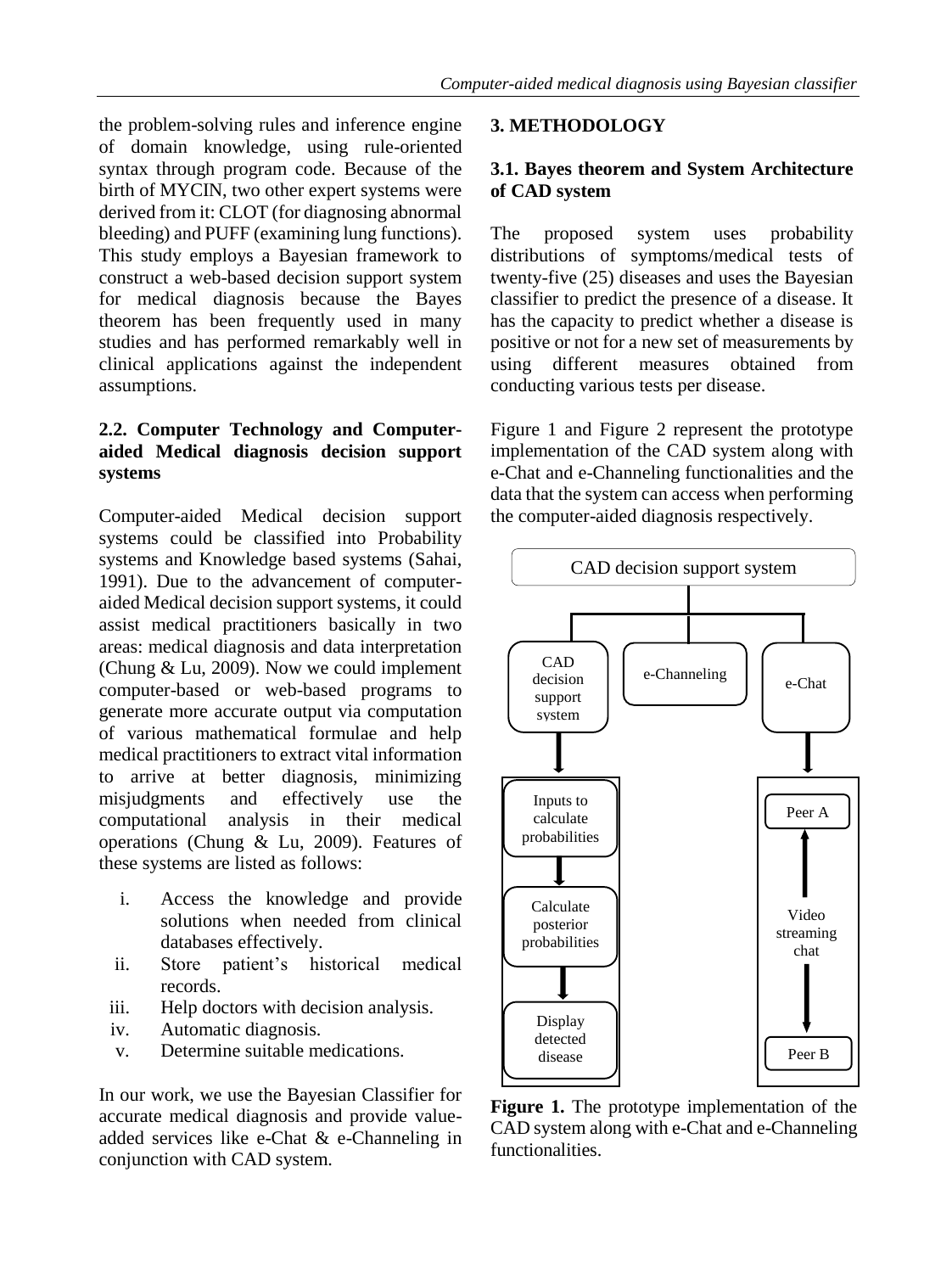

**Figure 2.** The data that the system can access when performing the computer-aided diagnosis

Our system analyses any given number of symptoms (Sn) as follows: Let the probability of event P describes set of symptoms; S1, S2, S3….Sn. Then by assuming that the symptoms are independent, it follows that;

*P(S1,S2,S3…Sn) = P(S1)PS2)P(S3)…P(Sn)*

With the use of Bayes theorem, given the symptoms, the posterior probability of a disease being positive could be computed (Sahai, 1991).

Therefore, we calculate the probability of a particular disease as follows:

 $P(S1, S2, S3, S4 ... Sn| +)P(+)$  $P(1, 52, 53, 54...Sn) = \frac{P(51, 52, 53, 54...Sn) + P(+)}{P(51, 52, 53, 54...Sn) + P(+) + P(51, 52, 53, 54...Sn) - P(-)}$ 

where  $P(+)$  and  $P(-)$ , are the prior probability distributions of a particular disease. When generating the probability distributions, the prior probability was assumed as 0.5 as there are two (2) possible outcomes in our situation; either the presence of a disease or not.

# **3.2. Peer-to-peer communication over web browser**

As an additional feature of the system, when implementing the video streaming chat, web real-time communication (WebRTC) technology is used as the theoretical basis as it provides high accuracy level, flexible support in

different browsers/platforms and real-time communication capabilities over JavaScript APIs'. WebRTC enables browser to browser communication starting from small scale group up to multipart communication and is very inexpensive.

Peer-to-peer live video streaming chat through the web browser is one of the most suitable option that provides a live communication channel for patients and doctors to communicate and establish a high-level of relationship.

WebRTC provides 3 types of APIs' for developers (David, 2014);

- Media Stream (Get User Media): identifies and captures the end-user camera and microphone for use in video chat.
- RTC Peer Connection (Peer Connection): enables audio/video call setup.
- RTC Data Channel (Data Channels): provides peer-to-peer (P2P) data/filesharing between Web browsers.

Although Real-Time Communications (RTC) provide such services like call control, call handling and present modifications to enable browser-based video communication (David, 2014), WebRTC enables users such services without installing any plugin.

WebRTC provides several features along with the above mentioned APIs'; such as, effective end-to-end performance tests, compatible with most of the platforms, flexible implementation process and accurate issue identification & active feedback (David, 2014).

WebRTC technology also provides service benefits like; implement a solution for a problem as expected, observe customer experience by increasing customer satisfaction, reduce issues regarding time and cost, achieve customer requirements and ready the product with a confident (David, 2014).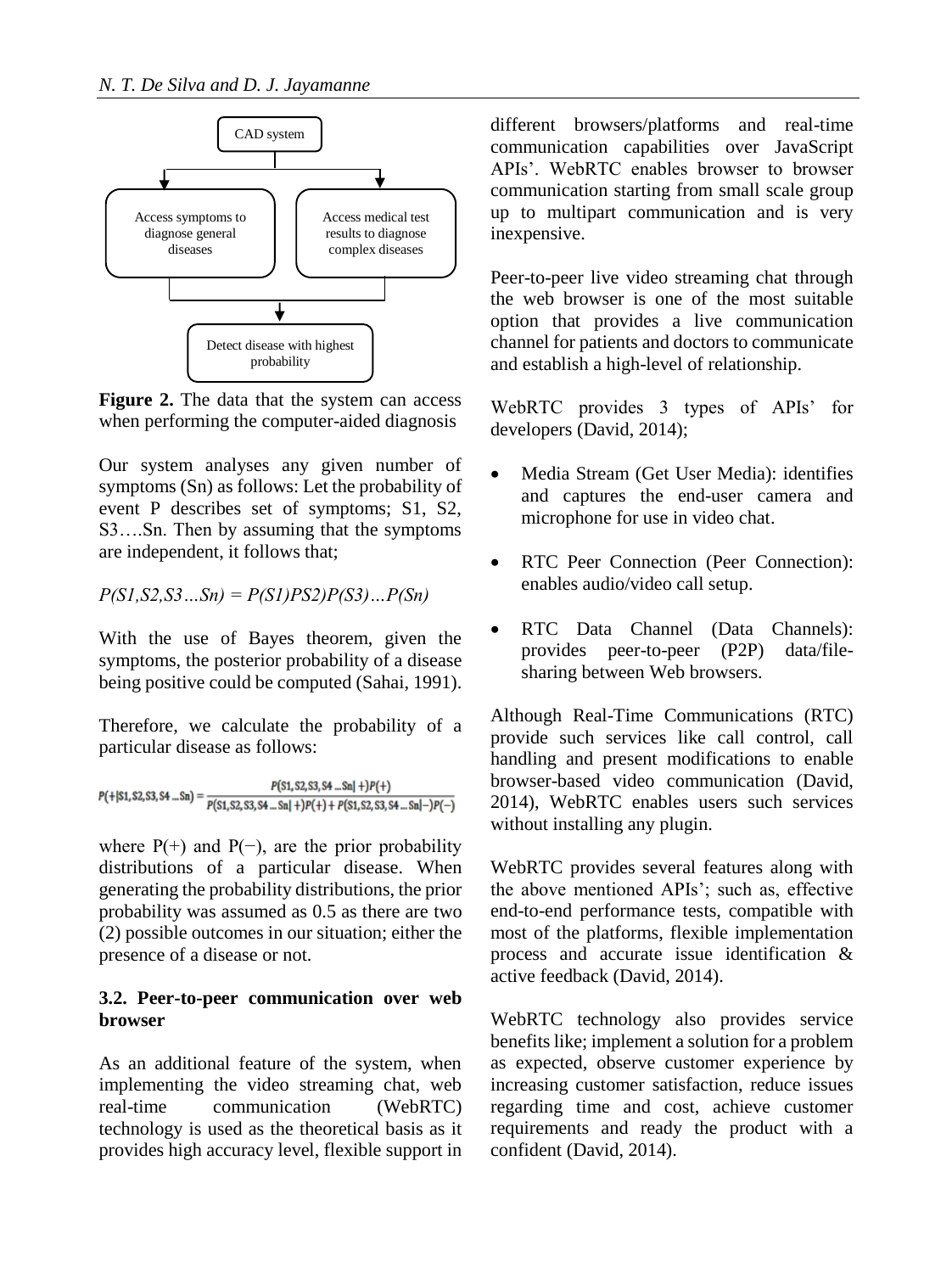# **3.3. e-Channeling functionality over the web browser window**

To increase the accuracy and the usability of the proposed system, we have implemented a traditional e-Channeling gateway along with the CAD system.

The channeling sub-section provides users with several facilities like channeling physicians, getting appointments for medical check-ups, generating remainders to keep track of patient's medications along with SMS and email generating facilities, and another four (4) interactive health tools such as BMI (Body Mass Index) calculation, pregnancy calculation, calculate paracetamol dosage for kids and firstaid help over several video tutorials.

# **4. RESULTS & DISCUSSION**

In this experiment, we use the Bayesian Classifier for accurate medical diagnosis. We generated probability distributions for selected twenty-five (25) diseases by collecting data and using online databases. Selected twenty-five (25) diseases were categorized into two (2) sectors; general diseases (diseases that people suffer in their day-to-day lives) and complex diseases (diseases that cause long-term harmful effects to the human body).

Data used for the general diseases category were collected over several medical centers in western province, Sri Lanka with relevant permissions from doctors and only the patients who were willing to contribute to this research were examined. Data used for the complex diseases category were collected over an online source 'UCI Machine Learning Repository: Data Sets' (Asuncion & Newman, 2007).

Independency of all the possible inputs/data/measurements were checked mathematically by obtaining the reduced row echelon form of the data matrix as Bayes theorem requires independent measurements.

# **4.1. Results analysis - Generated by Bayes theorem**

For testing the performance of the system, considerable amount of data-samples were used as test data and some of the validation techniques were used to reduce the error rate of the system. The system diagnoses a particular disease from the given symptoms by computing the posterior probability for each disease and choosing the disease with the highest probability. The results of general and complex diseases are tabulated in Table 1 and Table 2 respectively.

**Table 1.** Detection Rates of General Diseases

| <b>Disease</b>    | <b>Training</b><br><b>Samples</b> | <b>Test</b><br><b>Samples</b> | <b>Detection</b><br>Rates |
|-------------------|-----------------------------------|-------------------------------|---------------------------|
| <b>Back Pain</b>  | 250                               | 100                           | 92.85%                    |
| Broken Ankle      | 200                               | 100                           | 88.01%                    |
| <b>Bronchitis</b> | 450                               | 100                           | 99.99%                    |
| <b>Burns</b>      | 200                               | 100                           | 90.26%                    |
| Diarrhea          | 350                               | 100                           | 99.75%                    |
| Ear Infection     | 200                               | 100                           | 99.84%                    |
| Food Allergy      | 350                               | 100                           | 94.90%                    |
| Gastritis         | 300                               | 100                           | 92.64%                    |
| Knee Pain         | 150                               | 100                           | 96.55%                    |
| Neck Pain         | 250                               | 100                           | 71.11%                    |

**Table 2.** Detection Rates of Complex Diseases

| <b>Disease</b>            | <b>Training</b><br><b>Samples</b> | <b>Test</b><br><b>Samples</b> | <b>Detection</b><br><b>Rates</b> |
|---------------------------|-----------------------------------|-------------------------------|----------------------------------|
| <b>Heart Disease</b>      | 350                               | 100                           | 83.67%                           |
| <b>Breast Cancer</b>      | 500                               | 100                           | 80.98%                           |
| Liver<br><b>Disorders</b> | 450                               | 100                           | 79.43%                           |
| Lung Cancer               | 100                               | 100                           | 71.00%                           |
| Primary<br>Tumor          | 450                               | 100                           | 78.02%                           |

#### **4.2. Discussion**

a) Independency of the symptoms and medical test results were used after checking them mathematically by obtaining the reduced row echelon form of the data matrix.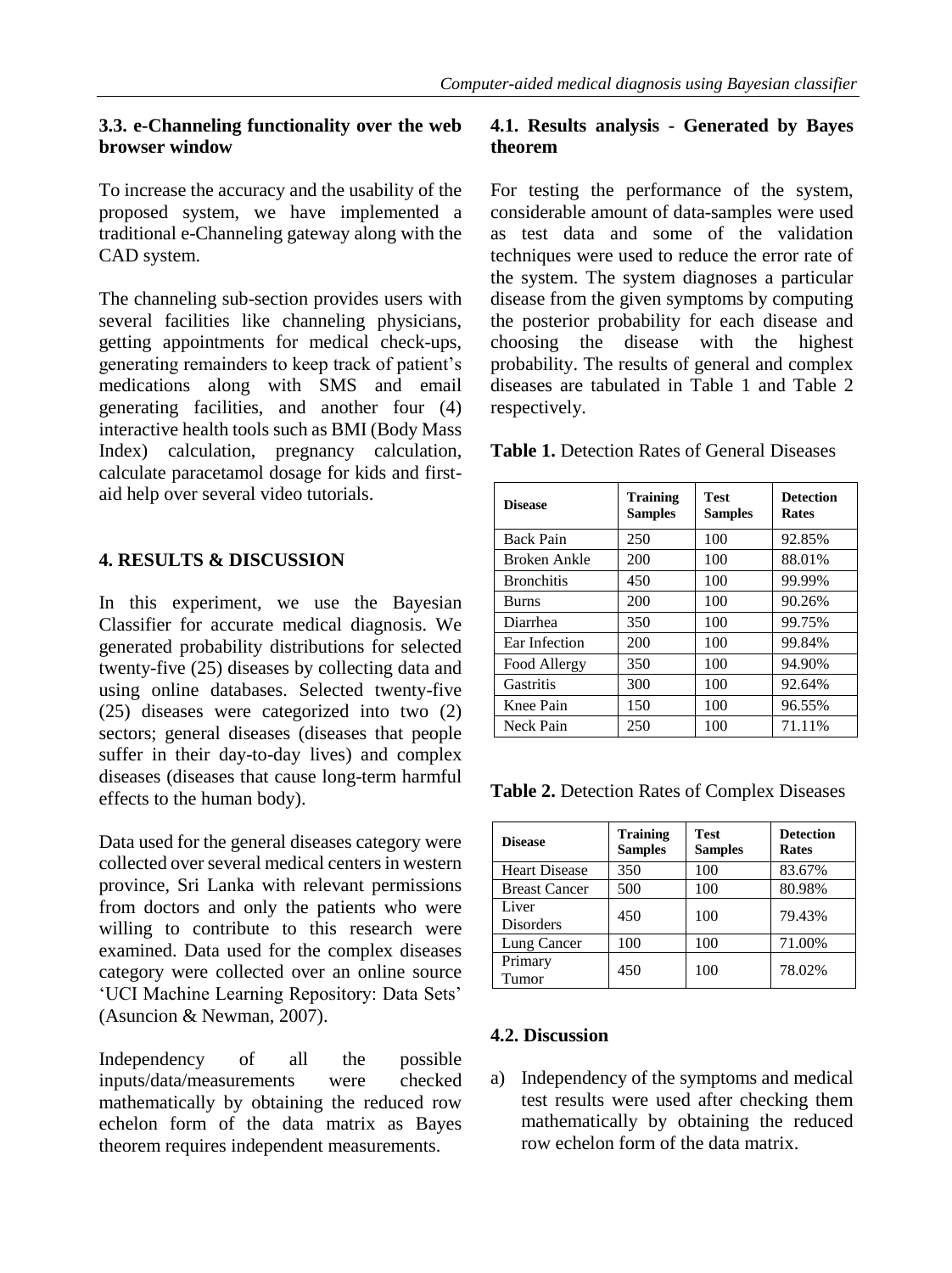- b) Generated good detection rates in both categories: General diseases and Complex diseases.
- c) Larger number of training data samples were used in order to increase the accuracy of the detection rates.
- d) Data used for the general diseases category were collected over several medical centers in western province, Sri Lanka with relevant permissions from doctors. Data used for the complex diseases category were collected over an online source 'UCI Machine Learning Repository: Data Sets' (Asuncion & Newman, 2007).
- e) To provide an ethical clearance of the data, we did not collect any personal details of patients; such as (NIC numbers, Names, Gender, etc.) other than the required symptoms/measurements for probability calculations and testing.
- f) We used questionnaires to gather data for general diseases by attending several medical centers after obtaining the prior approval from doctors and only the patients who were willing to contribute on this questionnaire were examined.

# **4.3. Limitations of medical diagnostic support programs**

Some users may face difficulties when interacting with the web based systems due to lack of computer literacy.

Sometimes it might be very hard for the doctors to convey the complex understanding of the patient to a computer program efficiently.

# **4.4. Advantages of e-Chat and e-Channeling**

Users can perform another two important functionalities such as chatting with physicians over a web-based communication channel and eChanneling functionality over a one single window along with the CAD system.

All the activities done by the user via the system will be notified/informed either by an email or a SMS.

Implemented functionalities will be time saving and very convenient for users.

# **5. CONCLUSION**

Usage of the Bayesian theorem as the theoretical basis using prior and conditional probabilities to determine the posterior probability helps users to perform accurate medical diagnosis. Implemented CAD system verifies the value of the Bayesian theorem in medical decision support systems.

Integration of the theories above with web technology provide a quick and efficient way of providing treatment for the users. Physicians can use this system to make better decisions in medical diagnosis and the users have the opportunity to use these functionalities (CAD system, e-Chat and e-Channeling) quickly and efficiently over a one single browser window.

#### **REFERENCES**

ASUNCION A & NEWMAN DJ. UCI Machine Learning Repository [http://www.ics.uci.edu/~mlearn/MLRepository .html]. Irvine, CA: University of California, School of Information and Computer Science. 2007.

CHANG CC. A Computer-Aided Medical Decision Support Tool for Treatment Risk Analysis. The Journal of Taiwan Association for Medical Informatics. 1998; 4(7): 14-25.

CHUNG CC & LU HM. A Soa-Based Medical Diagnosis Decision Support System Using the Bayesian Theorem and Web Service